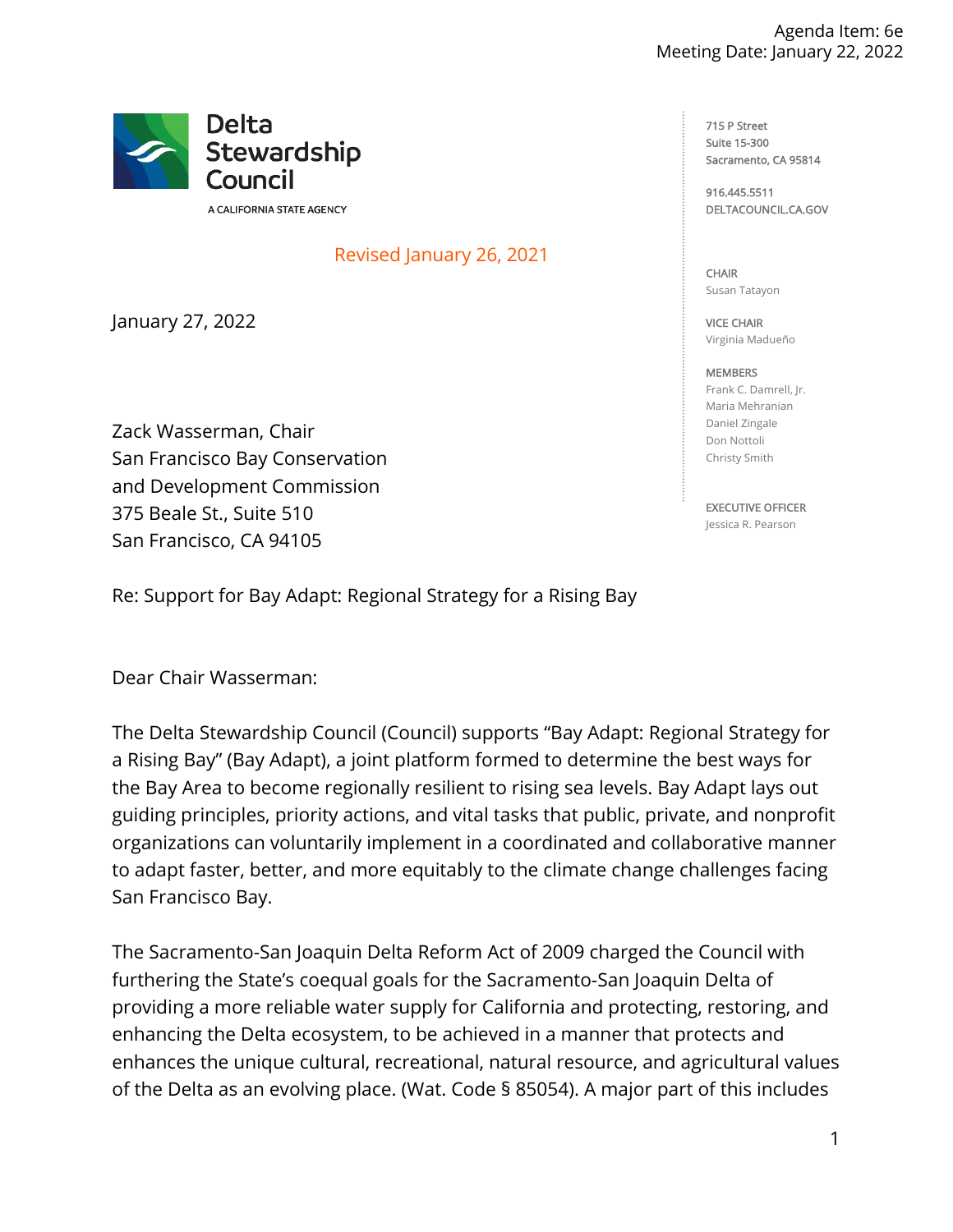long-term planning for climate change, which is why the Council supports Bay Adapt.

The Council's climate initiative, Delta Adapts, and its recently launched effort to draft an environmental justice (EJ) issue paper closely align with Bay Adapt's focus on protecting and energizing vulnerable and historically marginalized frontline communities, restoring the Delta ecosystem, and reducing flood risk. Delta Adapts consists of the first-ever comprehensive climate change vulnerability assessment (VA) and adaptation strategy (AS) for the Delta. Delta Adapts aims to inform Delta Plan implementation, help the State prioritize future actions and investments, provide a toolkit of information for local governments, and serve as a framework for the Council and others to build upon in future work.

 climate resilient, the Council also seeks to build a network of community leaders The success of the Delta Adapts initiative relies heavily on collaboration with agency partners and stakeholder engagement in a variety of forums ranging from technical advisory committee (TAC) meetings to community-based organization-led workshops. Staff of the San Francisco Bay Conservation and Development Commission (BCDC) participated in the TAC for the VA and the stakeholder work group for the VA and the AS. In addition to helping make the Delta region more and organizations to inform the Council through the development of an E issue paper that will identify EJ issues and options to address those issues within the Delta watershed.

It will take tremendous efforts and investments to adapt the Bay-Delta and continue to improve its vibrant, diverse, ecologically unique, innovative, and pioneering quality of life. Implementing Bay Adapt alongside Delta Adapts will better prepare the region for the impacts of climate change. Because the impacts of climate change do not conform to governmental jurisdictional boundaries nor the planning or regulatory authorities of any one agency or organization, the Council and BCDC are closely coordinating adaptation planning for Suisun Marsh where both agencies have regulatory jurisdiction.

Council staff participated in the Bay Adapt Leadership Advisory Group, the Regional Consistency Working Group, and the LR.2 Action Team. Council staff have also engaged in several related ongoing regional climate efforts alongside BCDC,